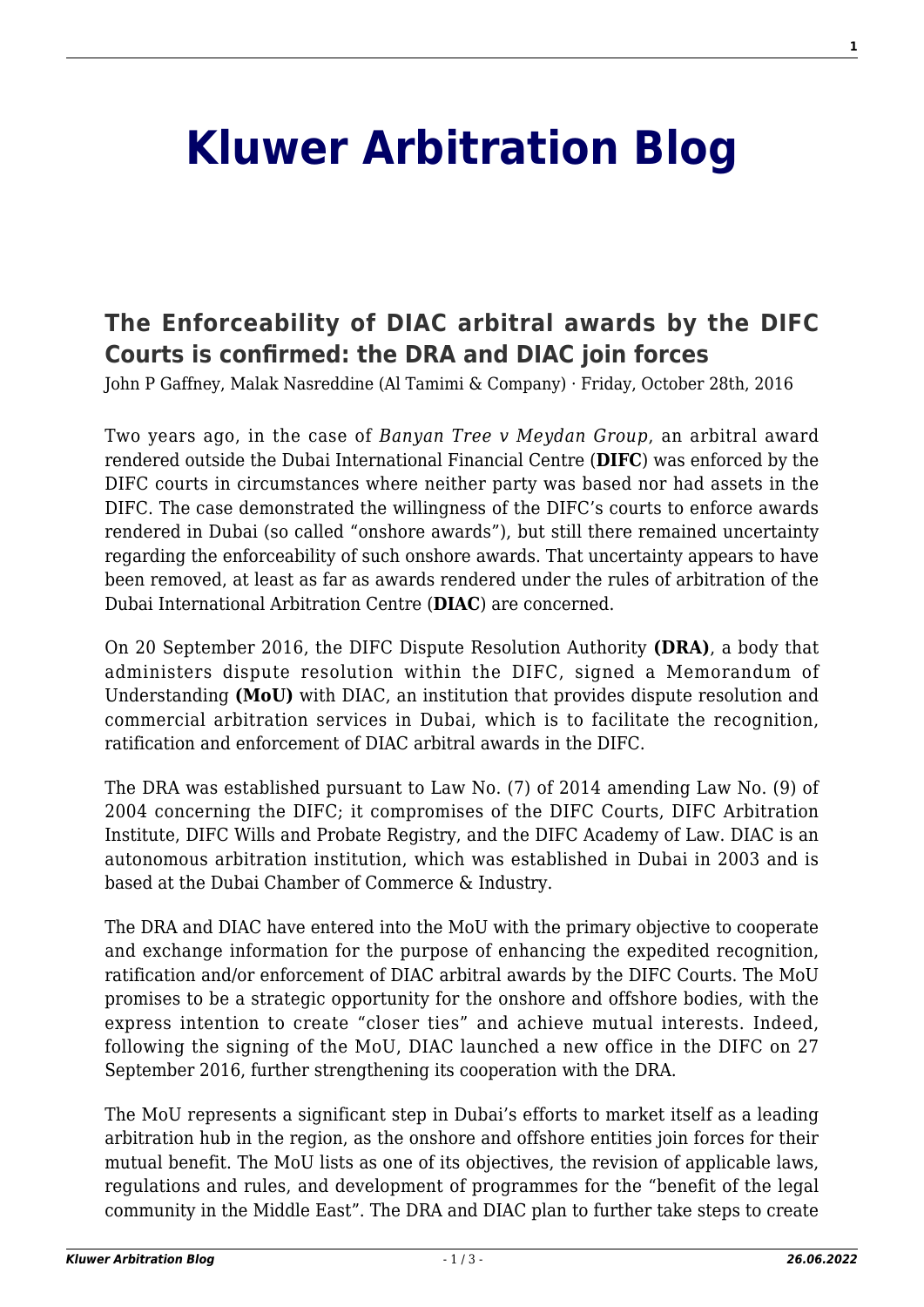awareness about each other and to provide insights into their respective rules and procedures. The parties also intend to explore engaging in joint marketing, joint training and joint legal community knowledge sharing. The presence of the new DIAC office in the DIFC manifests in a highly visible way the strategic collaboration between the DRA and DIAC.

As the MoU marks another step forward for Dubai as a leading regional and international arbitration hub, it remains to be seen whether Abu Dhabi will follow in its footsteps. Will Abu Dhabi Global Market **(ADGM)**, the newly established UAE arbitral seat, follow the DIFC's lead in facilitating closer ties with onshore arbitration centres for strategic mutual benefit or take a different route altogether?

Interesting times indeed for arbitration in the UAE.

See MoU between DIAC/DRA: [http://difccourts.ae/wp-content/uploads/2016/09/MoU-between-DRA-and-DIAC-20-Sept](http://difccourts.ae/wp-content/uploads/2016/09/MoU-between-DRA-and-DIAC-20-September-2016.pdf) [ember-2016.pdf](http://difccourts.ae/wp-content/uploads/2016/09/MoU-between-DRA-and-DIAC-20-September-2016.pdf)

*To make sure you do not miss out on regular updates from the Kluwer Arbitration Blog, please subscribe [here](http://arbitrationblog.kluwerarbitration.com/newsletter/). To submit a proposal for a blog post, please consult our [Editorial Guidelines.](http://arbitrationblog.kluwerarbitration.com/editorial-guidelines/)*

## **Profile Navigator and Relationship Indicator**

Offers 6,200+ data-driven arbitrator, expert witness and counsel profiles and the ability to explore relationships of 13,500+ arbitration practitioners and experts for potential conflicts of interest.

[Learn how](https://www.wolterskluwer.com/en/solutions/kluwerarbitration/practiceplus?utm_source=arbitrationblog&utm_medium=articleCTA&utm_campaign=article-banner) **[Kluwer Arbitration Practice Plus](https://www.wolterskluwer.com/en/solutions/kluwerarbitration/practiceplus?utm_source=arbitrationblog&utm_medium=articleCTA&utm_campaign=article-banner)** [can support you.](https://www.wolterskluwer.com/en/solutions/kluwerarbitration/practiceplus?utm_source=arbitrationblog&utm_medium=articleCTA&utm_campaign=article-banner)